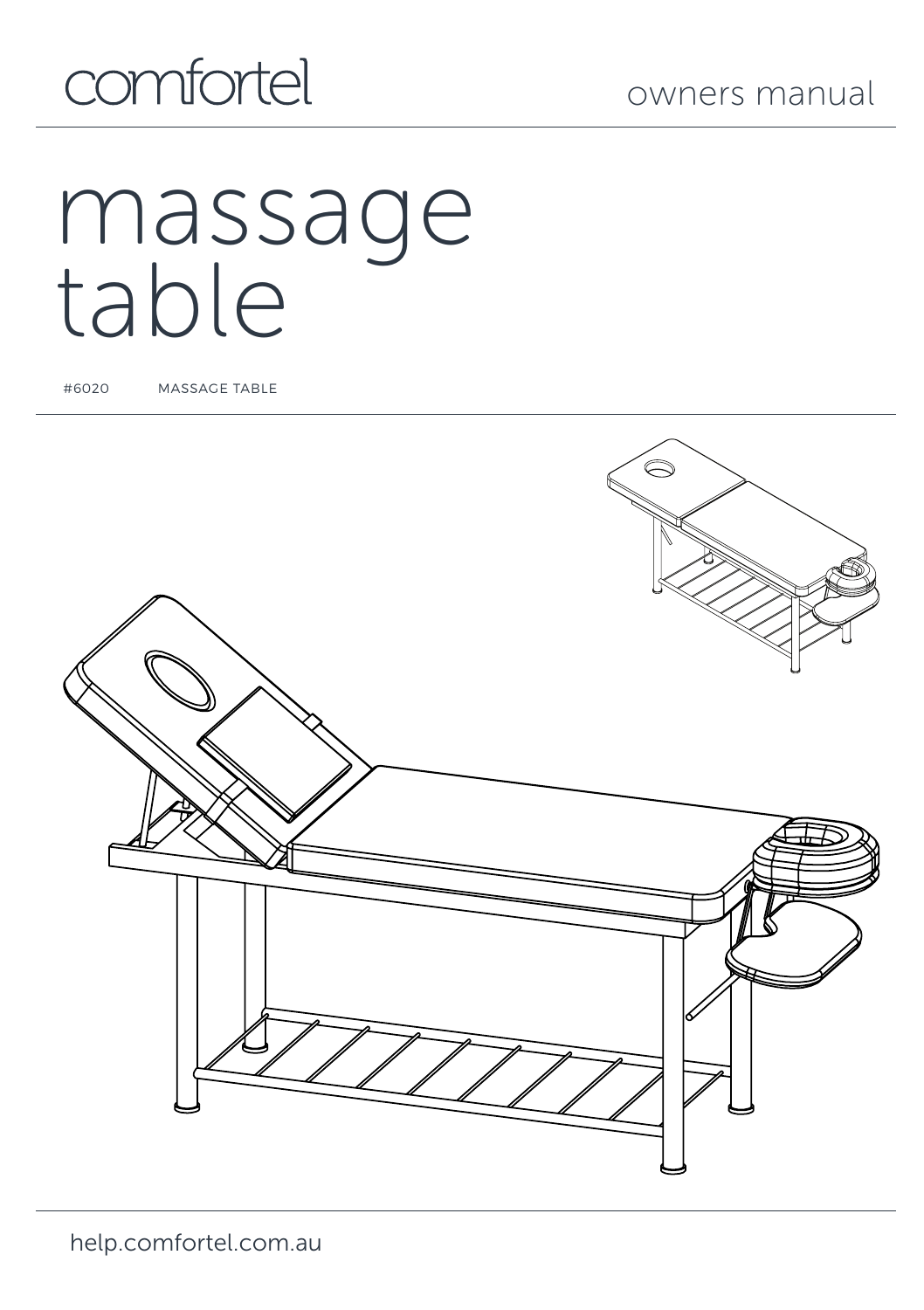#### $\blacktriangle$ IMPORTANT PLEASE READ THESE SAFETY INSTRUCTIONS

Listed below are essential safety precautions.

#### GENERAL SAFETY

- 1. Read carefully and keep these instructions in a safe place.
- 2. Use this product only for its intended function and do not use attachments not recommended by the manufacturer.
- 3. Do not use outdoors.
- 4. Do not try to move the table when in use.



IMPORTANT KEEP FINGERS AND HANDS AWAY FROM TABLE JOINTS UNDER THE TABLE

DO NOT ALLOW CHILDREN AROUND THE TREATMENT TABLE WHEN IN USE



# IMPORTANT

IMPORTANT



WHEN REPLACING ANY PARTS OR ASSEMBLING THE TABLE, YOU MUST ENSURE THE TABLE IS RESTING ON IT'S SIDE TO SAFEGUARD FROM CRUSH INJURY

# GET STARTED



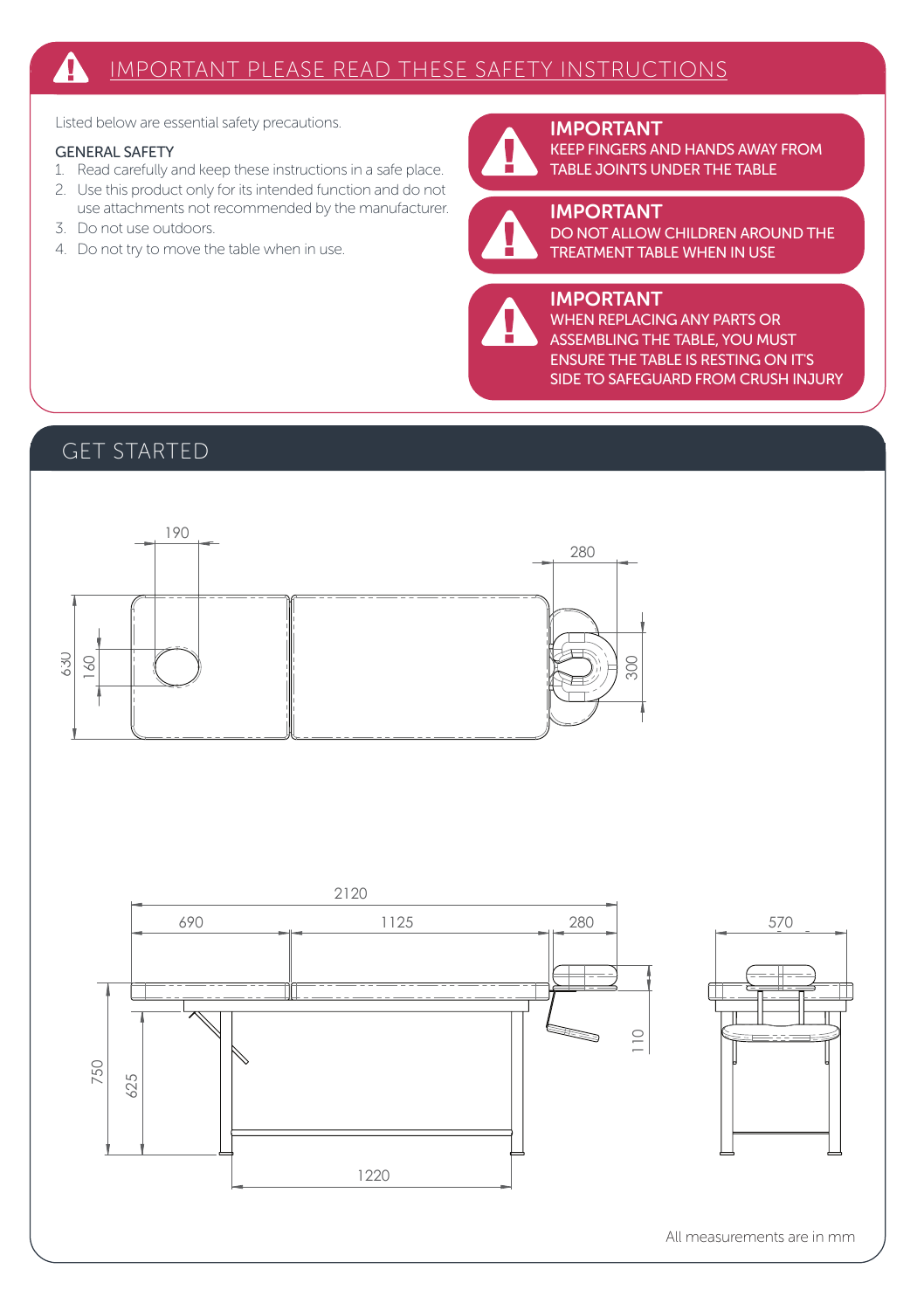# PARTS & ASSEMBLY